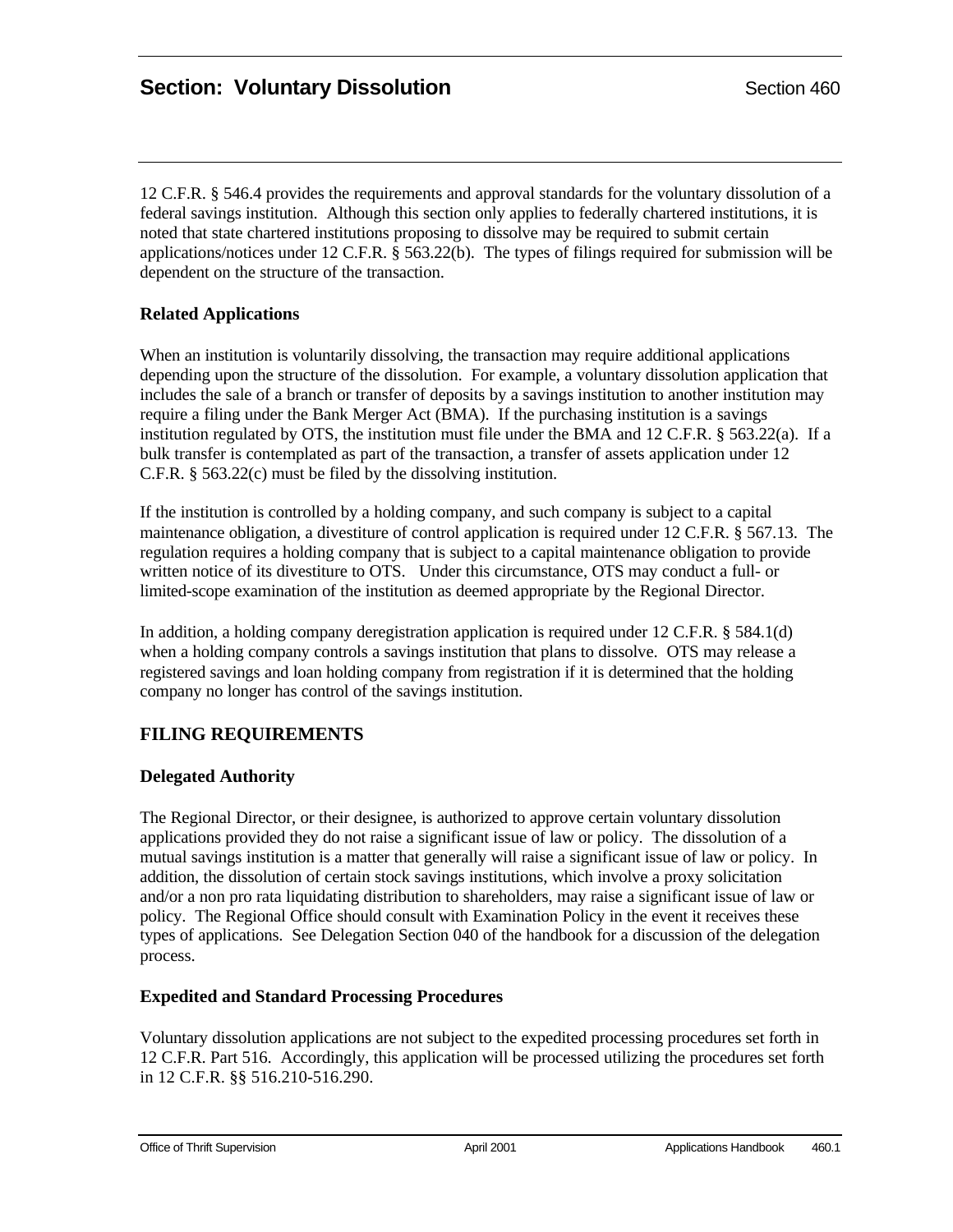### **Prefiling Meeting Requirements**

Prefiling meetings are not required for this filing. However, applicants are encouraged to contact the Regional Office, particularly in the event the transaction involves unique or novel issues, to determine if a prefiling meeting will expedite the application review process.

#### **Information and Form Requirements**

There are no specific application forms required for this transaction. The original and two copies of the following information, with the processing fee, must be submitted to the Regional office. In addition, the applicant may be required to file three copies with the Applications Filing Room in Washington, D.C. for concurrent processing if the proposed dissolution raises an issue of law or policy. The following information must be provided in the application:

- Statement of reasons for proposing the dissolution;
- A Plan of Voluntary Dissolution (the Plan), which includes a complete description of all the steps of the dissolution;
- A discussion of other alternatives to the voluntary dissolution the institution's board of directors have considered. The discussion should address the actions taken to determine if the dissolution is in the best interests of all parties, i.e. contact with potential merger partners and/or acquirors of any or all of its assets and liabilities;
- Copies of notice letters to depositors;
- Pro forma financial statements giving effect to the proposal, with a discussion of any significant assumptions used in their preparation. Such information should include a balance sheet, income statement, cash flow statement, statement of operations, and statements of changes in shareholders' equity;
- A description of the savings institution's deposits and the number of depositors;
- A description of the relevant eligibility record date, voting record date, how such record dates were determined, and the requirements for receiving any liquidating distribution;
- Certified resolutions from the board of directors;
- Executed affidavits of non-inducement from senior management, legal counsel and directorate;
- Itemized statement of the assets and liabilities of the institution sworn to by a majority of the board of directors and identification of any contingent liabilities;
- A pro forma liquidation table, showing all expenses and any proposed liquidating distributions;
- Full description of any liquidating trust, if one is to be established;
- Preliminary proxy solicitation material for the members or shareholders meeting to vote on the plan of dissolution;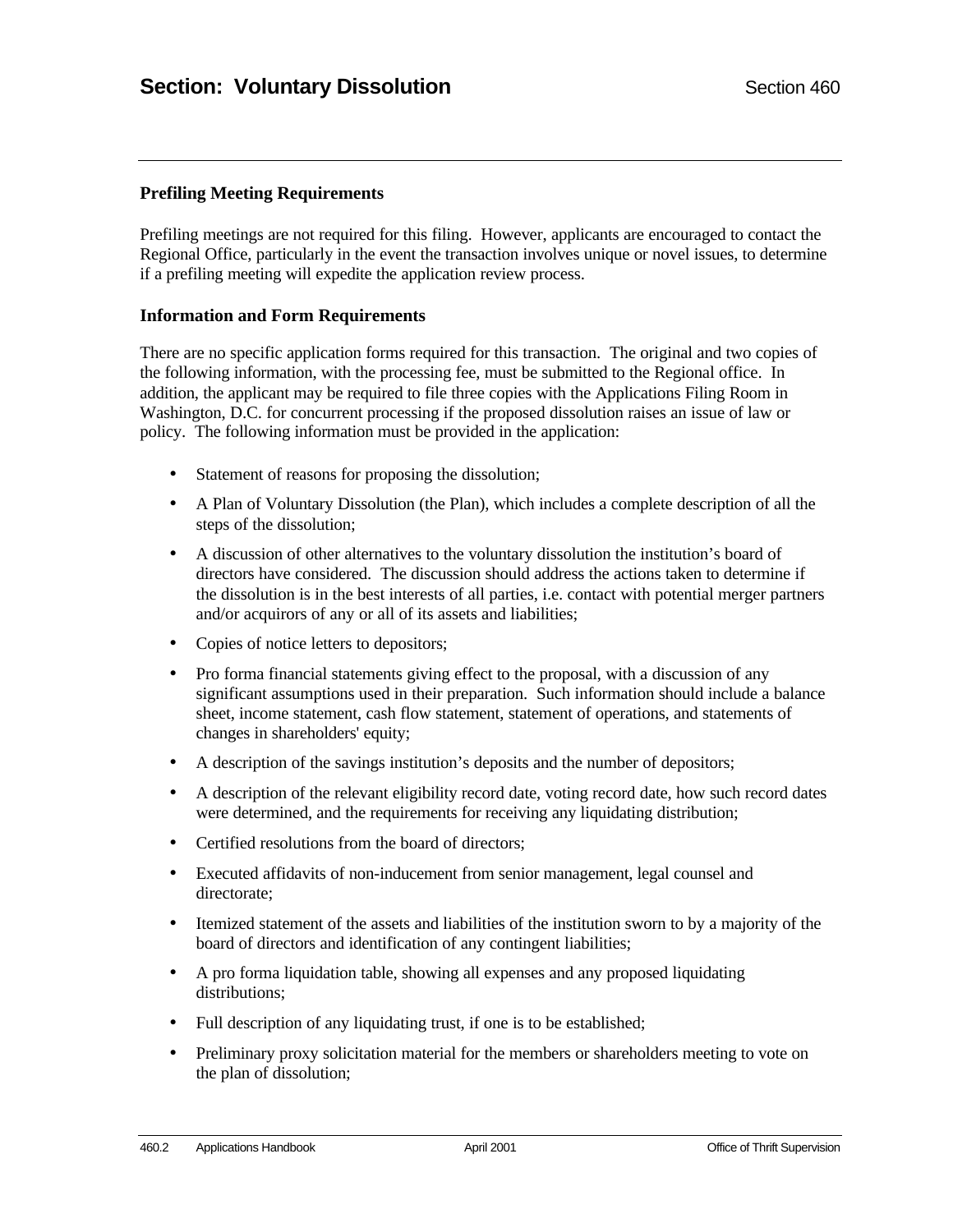- A copy of an independent appraisal for the savings institution and a copy of the fairness opinion obtained regarding the proposed transaction; and \*
- Financial statements for the past two fiscal years that have been audited and certified by an independent public accountant, along with any subsequent quarterly information.\*

\* These provisions may be waived on a case-by-case basis depending on the facts and circumstances of the transaction, i.e., the structure of the transaction, the financial condition of the institution, or dissolution of a closely held stock institution.

Savings and loan holding companies that wish to deregister as a result of a voluntary dissolution, must submit a letter describing their reasons to deregister pursuant to 12 C.F.R. § 584.1, and if applicable, a Form DV Certification – OTS Form 1499 as required by 12 C.F.R. § 567.13.

When a voluntary dissolution is effected with a sale of assets and/or liabilities, the applicable filing under 12 C.F.R. § 563.22(c) must be submitted.

### **Confidentiality**

The applicant must submit in writing, concurrently with the submission of the application, any requests to keep specific portions of the application confidential. In accordance with the Freedom of Information Act, the request should discuss the justification for the requested treatment and should specifically demonstrate the harm (e.g., to competitive position, invasion of privacy) that would result from the public release of information.

Information for which confidential treatment is requested should be: (i) specifically identified in the public portion of the application by reference to the confidential section; (ii) separately bound; and (iii) labeled "confidential." The applicant should follow these same procedures when filing supplemental information to the application. OTS will determine whether information designated as confidential must be made available to the public under the Freedom of Information Act. OTS will advise the applicant before it makes information designated as confidential available to the public.

## **REVIEW GUIDELINES**

### **Processing Procedures and Time Frames**

As noted in the Delegated Authority Section, certain applications are not subject to delegated authority and are processed concurrently with OTS-Washington staff. As a general matter, correspondence from OTS regarding applications that are not subject to delegated authority will be transmitted from OTS-Washington, all other correspondence will be transmitted from the Regional office.

Within five business days of receipt of the application and the application fee, the Regional Office must notify the applicant of the application's receipt. The appropriate application fee must accompany each application in order for it to be considered filed. The application will not be considered filed until received by both OTS-Washington and the Regional Office.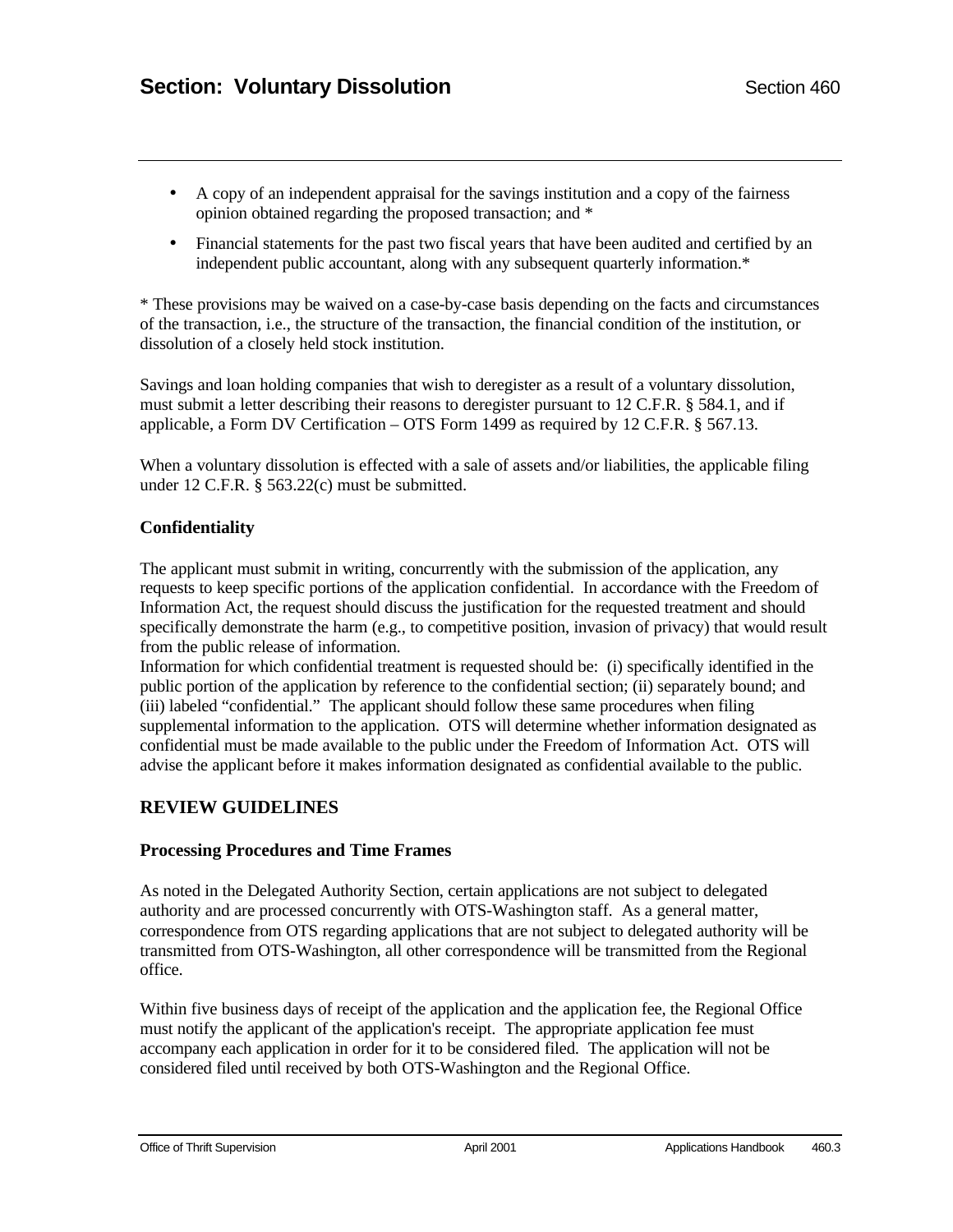If the application involves specialty areas, such as trust activities, OTS-Washington must provide a copy of the application to the corresponding OTS-Washington specialist.

Within 30 calendar days of receipt of a properly submitted application, OTS shall take the following actions.

- Deem the application complete;
- Request, in writing, any additional information necessary to deem the application complete; or
- Decline to further process the application if it is deemed by OTS to be materially deficient and/or substantially incomplete.

Failure by OTS to act within 30 calendar days of receipt of the application for processing shall result in the filed application being deemed complete, commencing the period for review.

OTS must timely review all requests for a waiver of an application requirement that certain information be supplied. Unless OTS requests, in writing, additional information about the waiver request, or denies the waiver request, the waiver request shall be deemed granted.

If additional information is requested, a response must be submitted within 30 calendar days of the letter requesting such information. The applicant may, in writing, request a brief extension of the 30-calendar day period for responding to a request for additional information, prior to the expiration of the 30-calendar day time period. OTS, at its option, may grant the applicant a limited extension of time in writing. Failure to respond to a written request for additional information within 30 calendar days of such request may be deemed to constitute withdrawal of the application or may be treated as grounds for denial or disapproval of the application.

After the timely filing of additional information in response to any initial or subsequent request by OTS for additional information, OTS has 15 calendar days to review the additional information for completeness or appropriateness and take one of the following actions:

- Request, in writing, any additional information necessary to deem the application complete;
- Deem the application complete; or
- Decline to further process the application if it is deemed by OTS to be materially deficient and/or substantially incomplete.

The 15-day review period commences when the OTS receives a response that purports to respond to all questions in the information request. OTS may extend the 15-day review period for an additional 15 calendar days, if OTS requires the additional time to review the response. OTS will notify the applicant that it has extended the period before the end of the initial 15-day period.

Failure by OTS to act within 15 calendar days of receipt of the additional information shall result in the filed application being deemed complete, commencing the period for review.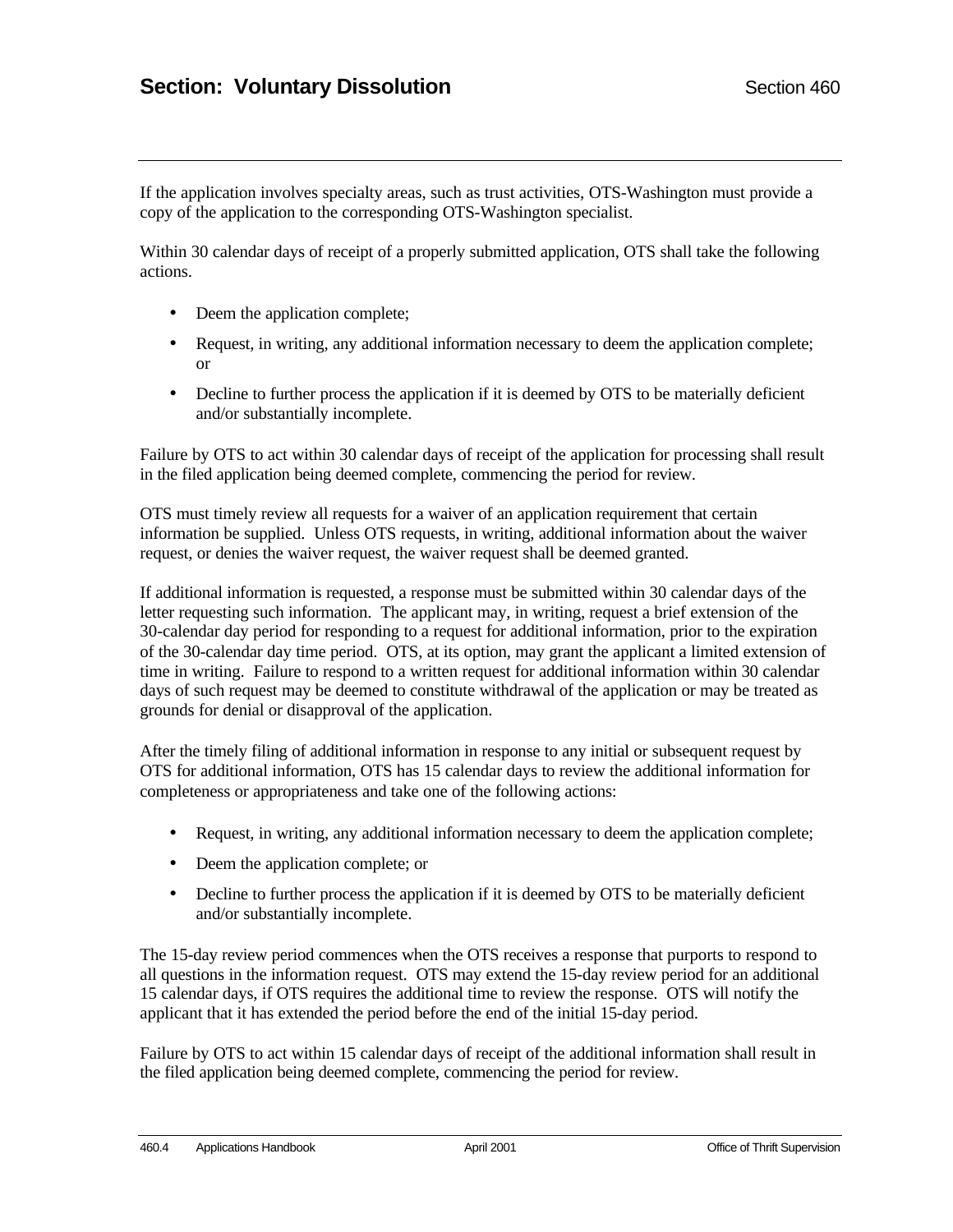Once the application has been deemed complete, there is a 60-calendar day review period during which time OTS will take into consideration all factors present in the application and render a decision thereon. If, upon expiration of the 60-day review period, assuming no extension has been granted, OTS has failed to act, the application is deemed approved automatically, and the applicant may thereafter consummate the transaction. If multiple applications are submitted in connection with one transaction, the applicable review period for all applications is the review period for the application with the longest review period, subject to statutory review periods.

During the review period, OTS may request additional information if the information is necessary to resolve or clarify the issues presented in the application. OTS may also notify the applicant that the application is incomplete and require that the applicant submit additional information to complete the application. The review period can be extended an additional 30 calendar days if OTS determines that additional time will be required to analyze the proposed transaction. In such cases, OTS must notify an applicant prior to the expiration of the period for review. In situations in which an application presents a significant issue of law or policy, OTS may extend the applicable period for review of such application beyond the time period for review. In these cases, written notice must be provided to an applicant no later than the expiration of the time period.

Under 12 C.F.R. § 516.290, if OTS has not acted on a pending application within two calendar years after the filing date, OTS may deem the application withdrawn unless it is determined that the applicant is actively pursuing a final determination on the application. Applications that are subject to this withdrawal provision are those that have failed to timely take action such as filing required additional information, or OTS has suspended processing of an application based on circumstances that are, in whole or in part, within the applicant's control and have failed to take reasonable steps to resolve these circumstances.

For purposes of calculating processing time frames, OTS does not include the day of the act or event, in determining the date the time period commences. In determining the conclusion of a time period, when the last day of the time period is a Saturday, Sunday, or a Federal holiday, the last day will become the next day that is not a Saturday, Sunday, or Federal holiday.

### **Regulatory Criteria**

The voluntary dissolution of a federal savings institution requires approval of the applicant's Plan of Voluntary Dissolution (the Plan). The Plan may be approved if the dissolution is advisable, and the Plan is in the best interests of all concerned parties.

If the Plan is approved, the following must occur prior to termination of the savings institution's corporate existence:

- The Plan must be submitted to the savings institution's members/shareholders at a duly called meeting where the majority of the savings institutions members/shareholders vote for the Plan's approval;
- The savings institution must submit a certificate evidencing to the appropriate Regional Office that the institution's dissolution took place in accordance with the Plan; and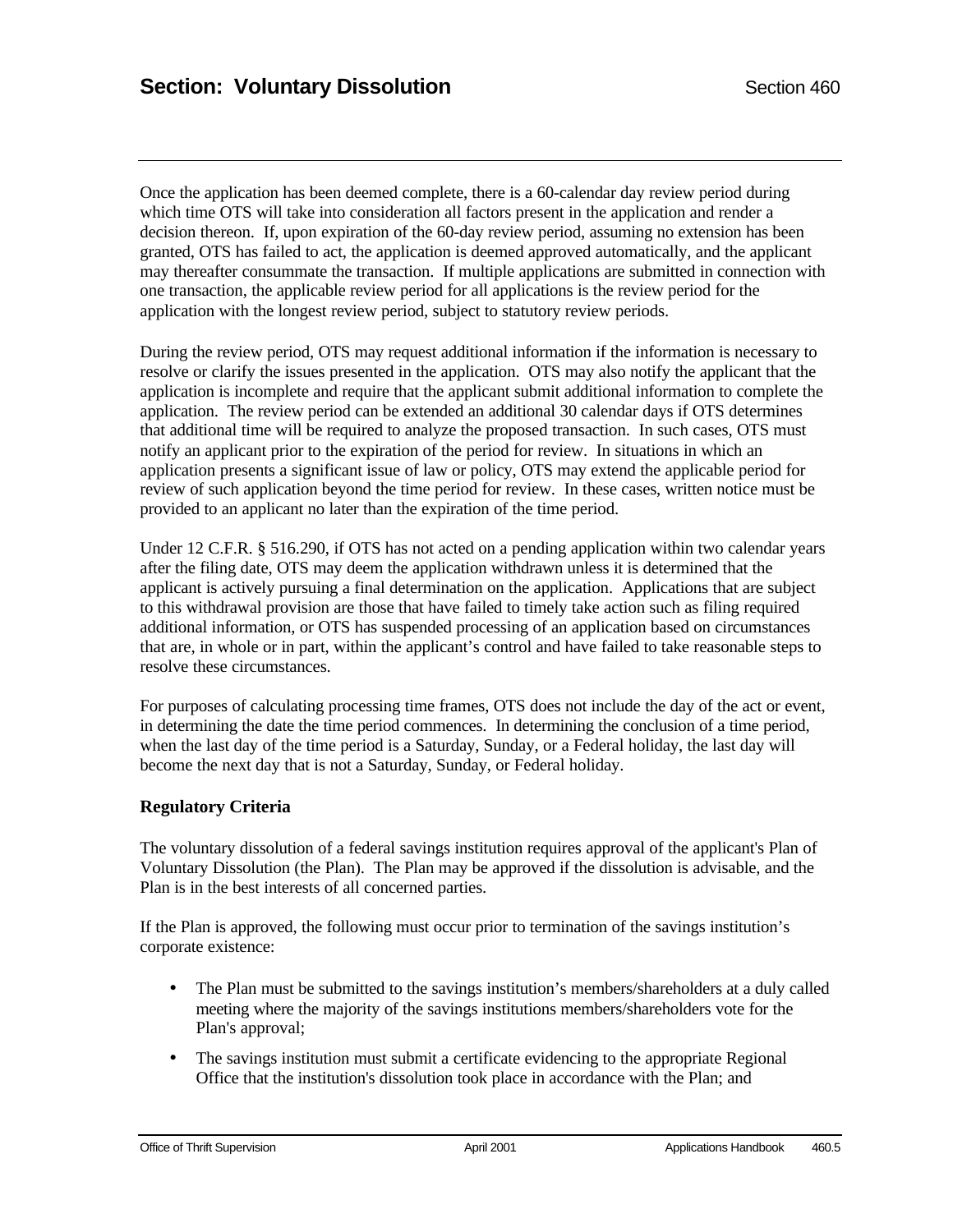• The savings institution must submit its original charter and bylaws, requesting that its charter be canceled.

### **Decision Guidelines**

When reviewing a savings institution's plan of dissolution, OTS should evaluate the Plan to determine if it is in the best interests of all concerned. The review should conclude that all liabilities will be extinguished, and that any assets remaining after satisfaction of such liabilities will be distributed to members or shareholders in a fair and equitable manner. To reach this conclusion, the analysis should consider the following:

- Has the institution fully explored other alternatives to the voluntary dissolution, such as a merger or acquisition?
- Are there sufficient funds available to complete the deposit transfer or payout?
- Does the market value of the institution vary significantly from the book value?
- Has the institution identified all potential contingent liabilities?
- Does the Plan identify the interests of all parties in the institution, and sufficiently provide for such interests?
- If a liquidating trust will be established, does the trust provide for orderly payments to accountholders or shareholders?
- Will any liquidating distribution be paid on a pro rata basis to the accountholders or shareholders?
- Does the plan require an orderly dissolution process? Note: The process should include the establishment of an eligibility record date and the requirement that depositors maintain their account at the same level from the eligibility record date to and including the consummation date of the transaction.

### **Conditions**

The following standard conditions should be included in the approval letter or order. If the Region imposes any additional conditions, they must be justified in the supporting documentation.

- The institution shall promptly submit the Plan of Dissolution to its members or shareholders for approval. After the meeting of members or shareholders of the institution to vote on the adoption of the Plan, the institution must submit copies of the certification of the results of such vote, including the number of members/shareholders voting, the total number of votes cast and the number and percentage of votes for, against or abstaining on the proposed adoption of the Plan;
- If any proxy material to obtain the consent of the members or shareholders is required, then copies of the proxy solicitation material must be filed with and cleared by OTS's Business Transactions Division prior to its use;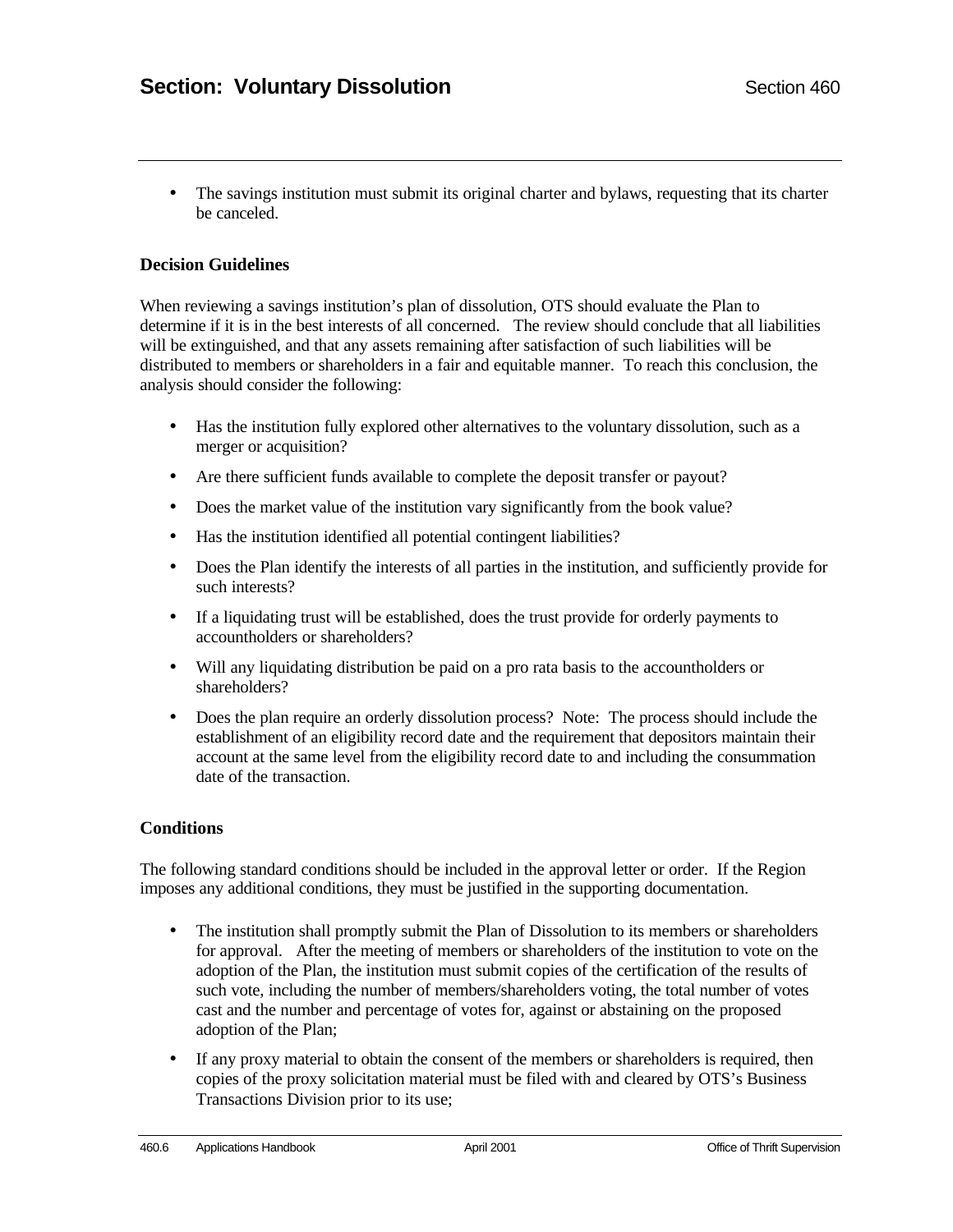- The institution must advise the Regional Director in writing within 5 calendar days after the effective date of the proposed transaction: (a) of the effective date of the proposed transaction; and (b) that the transaction was consummated in accordance with all applicable laws and regulations, the applications and this Order/letter;
- Within 5 days after the effective date, the institution must provide a legal opinion stating that all the institution's obligations, and obligations to all parties have been identified and satisfied, pursuant to the Plan; and
- Within 5 days after the effective date of the dissolution, the institution must submit its original charter and bylaw to OTS for cancellation.

If a liquidating trust will be established as part of the dissolution, the following condition should be included:

• The institution must provide a certification from the trustee of the liquidating trust that identifies the amount of residual assets that have been transferred to such trust.

If another application is submitted as part of the dissolution application, the following condition should be included:

• On the business day prior to the date of consummation of the proposed transaction, the chief financial officer of the institution must certify in writing to the Regional Director that no material adverse events or material adverse changes have occurred with respect to the financial condition or operation of the institution as disclosed in the applications. If additional information having an adverse bearing on any feature of the applications are brought to the attention of the institution or OTS since the date of the financial statements submitted with the applications, the transaction must not be consummated unless the information is presented to the Regional Director, and the Regional Director provides written non-objection to consummation of the transaction.

NOTE: Any nonstandard conditions incorporated into the approval letter must be summarized in the National Applications Tracking System record for the application.

## **RECORDKEEPING REQUIREMENTS**

OTS is required to consolidate all correspondence related to the processing of the notice or application into a file copy to be sent to a central file. Both the Regional Office and OTS-Washington will maintain a separate file copy for nondelegated filings. The file copy must include a copy of the original filing including all exhibits, all amendments, all internal and external correspondence between interested parties, all documentation associated with the review and analysis of the filing, and all decision, recommendation memorandum, and compliance material. The file copy must be organized and separated into public and confidential material, and clearly identified as such. The public and confidential sections must be arranged in chronological order.